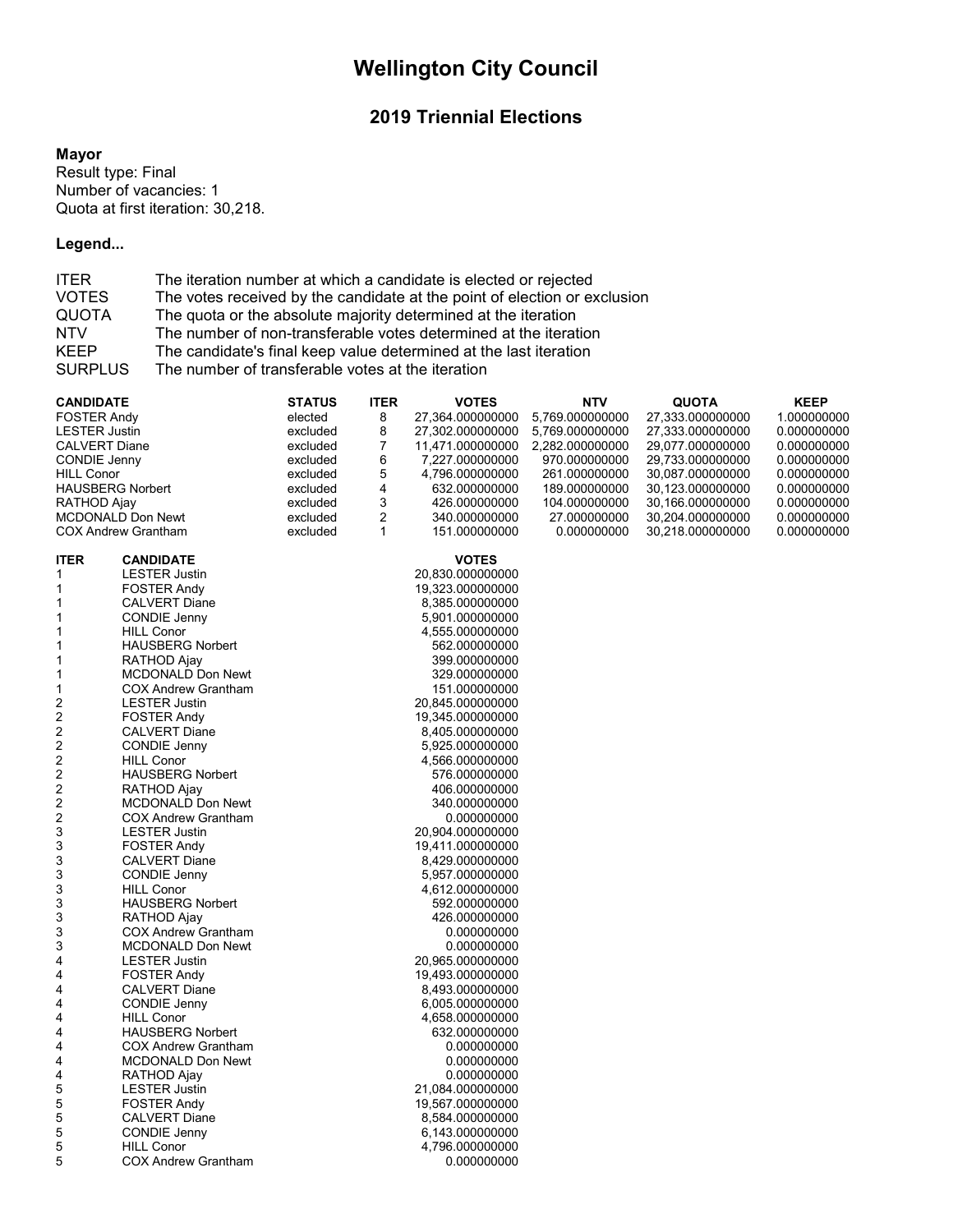| 5 | <b>HAUSBERG Norbert</b>    | 0.000000000      |
|---|----------------------------|------------------|
| 5 | <b>MCDONALD Don Newt</b>   | 0.000000000      |
| 5 | RATHOD Ajay                | 0.000000000      |
| 6 | <b>LESTER Justin</b>       | 22,446.000000000 |
| 6 | <b>FOSTER Andy</b>         | 20,457.000000000 |
| 6 | <b>CALVERT Diane</b>       | 9,335.000000000  |
| 6 | <b>CONDIE Jenny</b>        | 7,227.000000000  |
| 6 | <b>COX Andrew Grantham</b> | 0.000000000      |
| 6 | <b>HAUSBERG Norbert</b>    | 0.000000000      |
| 6 | <b>HILL Conor</b>          | 0.000000000      |
| 6 | <b>MCDONALD Don Newt</b>   | 0.000000000      |
| 6 | RATHOD Ajay                | 0.000000000      |
| 7 | <b>LESTER Justin</b>       | 24,620.000000000 |
| 7 | <b>FOSTER Andy</b>         | 22,062.000000000 |
| 7 | <b>CALVERT Diane</b>       | 11,471.000000000 |
| 7 | <b>CONDIE Jenny</b>        | 0.000000000      |
| 7 | <b>COX Andrew Grantham</b> | 0.000000000      |
| 7 | <b>HAUSBERG Norbert</b>    | 0.000000000      |
| 7 | <b>HILL Conor</b>          | 0.000000000      |
| 7 | <b>MCDONALD Don Newt</b>   | 0.000000000      |
| 7 | RATHOD Ajay                | 0.000000000      |
| 8 | <b>FOSTER Andy</b>         | 27,364.000000000 |
| 8 | <b>LESTER Justin</b>       | 27,302.000000000 |
| 8 | <b>CALVERT Diane</b>       | 0.000000000      |
| 8 | CONDIE Jenny               | 0.000000000      |
| 8 | <b>COX Andrew Grantham</b> | 0.000000000      |
| 8 | <b>HAUSBERG Norbert</b>    | 0.000000000      |
| 8 | <b>HILL Conor</b>          | 0.000000000      |
| 8 | <b>MCDONALD Don Newt</b>   | 0.000000000      |
| 8 | RATHOD Ajay                | 0.000000000      |
|   |                            |                  |

COX, excluded at iteration 1, reason: Candidate received the lowest vote count 151

MCDONALD, excluded at iteration 2, reason: Candidate received the lowest vote count 340

RATHOD, excluded at iteration 3, reason: Candidate received the lowest vote count 426

HAUSBERG, excluded at iteration 4, reason: Candidate received the lowest vote count 632

HILL, excluded at iteration 5, reason: Candidate received the lowest vote count 4796

CONDIE, excluded at iteration 6, reason: Candidate received the lowest vote count 7227

CALVERT, excluded at iteration 7, reason: Candidate received the lowest vote count 11471

FOSTER, elected at iteration 8, reason: Candidate received 27364 votes and absolute majority of votes was 27333

LESTER, excluded at iteration 8, reason: All available seats were filled

#### **Takapu-Northern Ward**

Result type: Final Number of vacancies: 3 Quota at first iteration: 3,064.500000001

| <b>CANDIDATE</b>                | <b>STATUS</b> | <b>ITER</b> | <b>VOTES</b>    | <b>NTV</b>    | <b>QUOTA</b>    | <b>KEEP</b> |
|---------------------------------|---------------|-------------|-----------------|---------------|-----------------|-------------|
| DAY Jill                        | elected       |             | 3.404.000000000 | 0.000000000   | 3.064.500000001 | 0.801134469 |
| <b>SPARROW Malcolm</b>          | elected       |             | 2.997.286284898 | 785.921920994 | 2.868.019519752 | 1.000000000 |
| <b>CONDIE Jenny</b>             | elected       |             | 2.900.155487507 | 785.921920994 | 2.868.019519752 | 1.000000000 |
| <b>GILBERD Peter</b>            | excluded      |             | 2.258.740739410 | 785.921920994 | 2.868.019519752 | 0.000000000 |
| APANOWICZ John                  | excluded      | 6           | 1.943.657103124 | 356.346337788 | 2.975.413415554 | 0.000000000 |
| <b>SAWYER Graeme</b>            | excluded      | 4           | 866.281991820   | 202.187307878 | 3.013.953173031 | 0.000000000 |
| PETERS John                     | excluded      | 3           | 518.876844048   | 80.120608772  | 3.044.469847808 | 0.000000000 |
| <b>HURST-PORTER Tracy</b>       | excluded      | 2           | 420.248971765   | 31.316979970  | 3.056.670755008 | 0.000000000 |
| <b>ITER</b><br><b>CANDIDATE</b> |               |             | <b>VOTES</b>    |               |                 |             |

| <b>ITER</b> | <b>CANDIDATE</b>       | <b>VOTES</b>    |
|-------------|------------------------|-----------------|
|             | <b>DAY Jill</b>        | 3.404.000000000 |
|             | <b>SPARROW Malcolm</b> | 2.098.000000000 |
|             | CONDIE Jenny           | 2.007.000000000 |

| <b>VOTES</b>    |
|-----------------|
| 3,404.000000000 |
| 2.098.000000000 |
| 2,007.000000000 |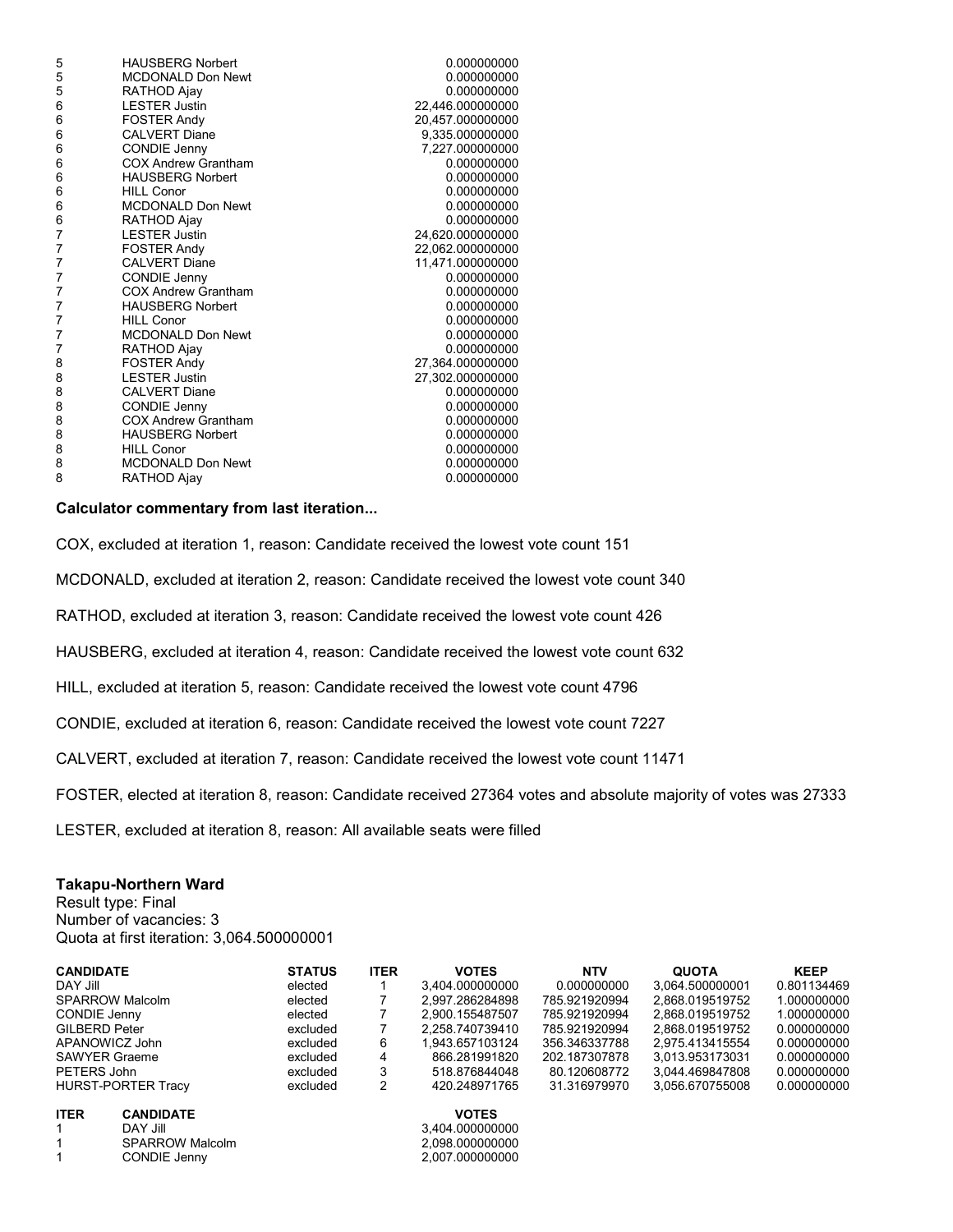| 1              | <b>GILBERD Peter</b>      | 1,635.000000000 |
|----------------|---------------------------|-----------------|
| 1              | APANOWICZ John            | 1,500.000000000 |
| 1              | <b>SAWYER Graeme</b>      | 731.000000000   |
| 1              | PETERS John               | 482.000000000   |
| 1              | <b>HURST-PORTER Tracy</b> | 401.000000000   |
| 2              | DAY Jill                  | 3,064.500000580 |
| $\overline{c}$ | <b>SPARROW Malcolm</b>    | 2,173.200646170 |
| 2              | CONDIE Jenny              | 2,079.009106810 |
| $\overline{c}$ | <b>GILBERD Peter</b>      | 1,717.281874125 |
| $\overline{c}$ | APANOWICZ John            | 1,533.211956465 |
| $\overline{c}$ | <b>SAWYER Graeme</b>      | 746.459018775   |
| $\overline{c}$ | PETERS John               | 492.771445340   |
| $\overline{c}$ | <b>HURST-PORTER Tracy</b> | 420.248971765   |
| 3              | <b>DAY Jill</b>           | 3,124.916049360 |
| 3              |                           |                 |
| 3              | <b>SPARROW Malcolm</b>    | 2,220.322387546 |
|                | <b>CONDIE Jenny</b>       | 2,136.383710804 |
| 3              | <b>GILBERD Peter</b>      | 1,760.954702716 |
| 3              | APANOWICZ John            | 1,598.345036188 |
| 3              | <b>SAWYER Graeme</b>      | 818.080660566   |
| 3              | PETERS John               | 518.876844048   |
| 3              | <b>HURST-PORTER Tracy</b> | 0.000000000     |
| 4              | DAY Jill                  | 3,124.955834376 |
| 4              | <b>SPARROW Malcolm</b>    | 2,321.628576648 |
| 4              | <b>CONDIE Jenny</b>       | 2,219.997939994 |
| 4              | <b>GILBERD Peter</b>      | 1,858.513174194 |
| 4              | APANOWICZ John            | 1,664.435175090 |
| 4              | <b>SAWYER Graeme</b>      | 866.281991820   |
| 4              | <b>HURST-PORTER Tracy</b> | 0.000000000     |
| 4              | PETERS John               | 0.000000000     |
| 5              | DAY Jill                  | 3,133.768780890 |
| 5              | <b>SPARROW Malcolm</b>    | 2,507.385743755 |
| 5              | <b>CONDIE Jenny</b>       | 2,366.668635130 |
| 5              | <b>GILBERD Peter</b>      | 1,989.447674745 |
| 5              | APANOWICZ John            | 1,924.927564210 |
| 5              | <b>HURST-PORTER Tracy</b> | 0.000000000     |
| 5              | PETERS John               | 0.000000000     |
| 5              | <b>SAWYER Graeme</b>      | 0.000000000     |
| 6              | DAY Jill                  | 2,980.549601316 |
| 6              | <b>SPARROW Malcolm</b>    | 2,546.041201822 |
| 6              | <b>CONDIE Jenny</b>       |                 |
|                |                           | 2,402.230006372 |
| 6              | <b>GILBERD Peter</b>      | 2,029.175749578 |
| 6              | APANOWICZ John            | 1,943.657103124 |
| 6              | <b>HURST-PORTER Tracy</b> | 0.000000000     |
| 6              | PETERS John               | 0.000000000     |
| 6              | <b>SAWYER Graeme</b>      | 0.000000000     |
| 7              | <b>DAY Jill</b>           | 3,315.895567191 |
| 7              | <b>SPARROW Malcolm</b>    | 2,997.286284898 |
| 7              | CONDIE Jenny              | 2,900.155487507 |
| 7              | <b>GILBERD Peter</b>      | 2.258.740739410 |
| 7              | APANOWICZ John            | 0.000000000     |
| 7              | <b>HURST-PORTER Tracy</b> | 0.000000000     |
| 7              | PETERS John               | 0.000000000     |
| 7              | <b>SAWYER Graeme</b>      | 0.000000000     |
|                |                           |                 |

DAY, elected at iteration 1, reason: Candidate received 3404.000000000 votes and quota was 3064.500000001

HURST-PORTER, excluded at iteration 2, reason: Candidate received the lowest vote count 420.248971765, less than the second lowest by more than total surplus (7.829245572)

PETERS, excluded at iteration 3, reason: Candidate received the lowest vote count 518.876844048, less than the second lowest by more than total surplus (80.446201552)

SAWYER, excluded at iteration 4, reason: Candidate received the lowest vote count 866.281991820, less than the second lowest by more than total surplus (111.002661345)

APANOWICZ, excluded at iteration 6, reason: Candidate received the lowest vote count 1943.657103124, less than the second lowest by more than total surplus (5.136185762)

SPARROW, elected at iteration 7, reason: Candidate received 2997.286284898 votes and quota was 2868.019519752

CONDIE, elected at iteration 7, reason: Candidate received 2900.155487507 votes and quota was 2868.019519752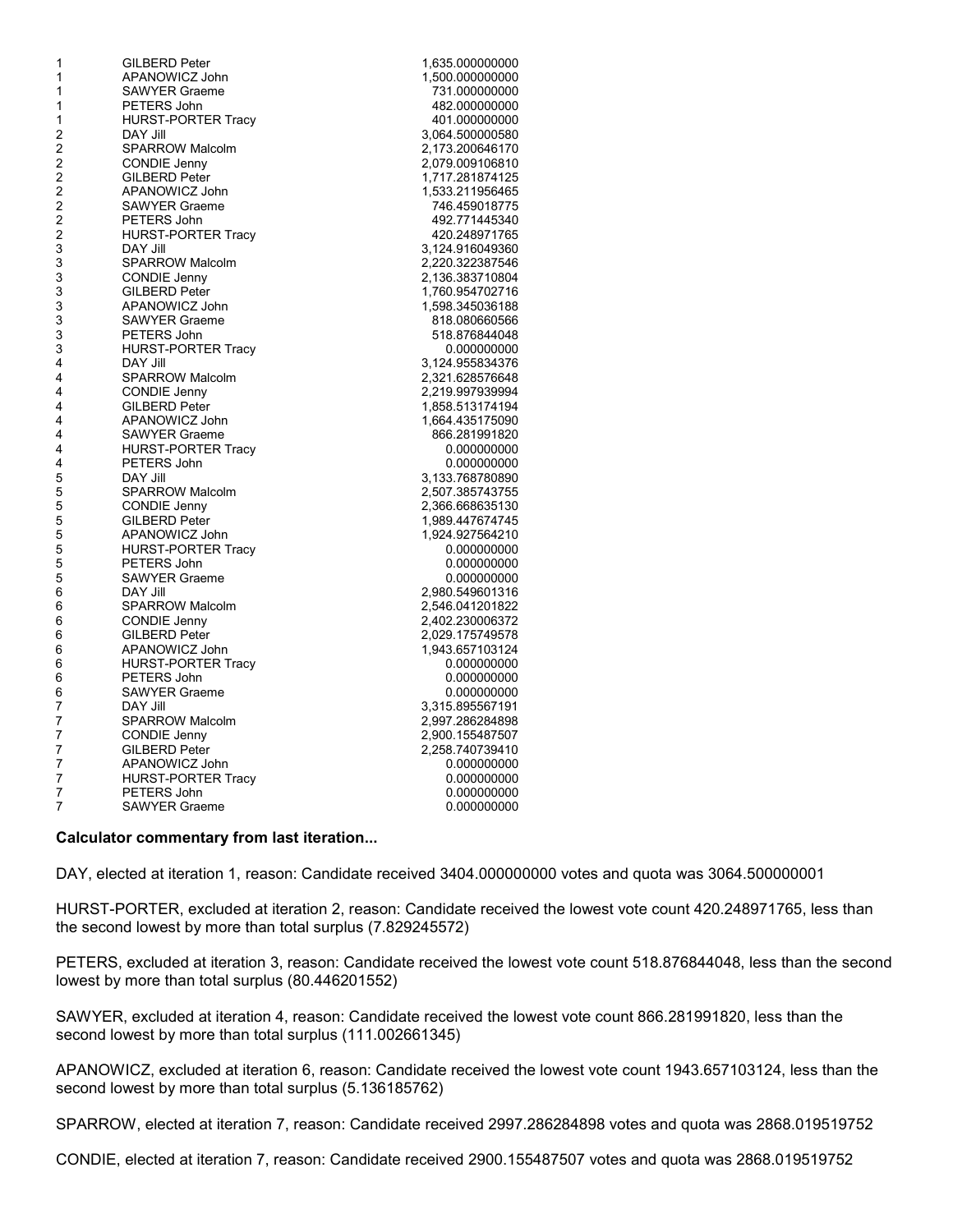# **Wharangi-Onslow-Western Ward**

Result type: Final Number of vacancies: 3 Quota at first iteration: 3,845.500000001

| <b>CANDIDATE</b>        |                                               | <b>STATUS</b> | <b>ITER</b> | <b>VOTES</b>                   | <b>NTV</b>      | <b>QUOTA</b>    | <b>KEEP</b> |
|-------------------------|-----------------------------------------------|---------------|-------------|--------------------------------|-----------------|-----------------|-------------|
| <b>CALVERT Diane</b>    |                                               | elected       | 1           | 4,141.000000000                | 241.000000000   | 3,845.500000001 | 0.715301445 |
| <b>WOOLF Simon</b>      |                                               | elected       | 7           | 3,755.816313023                | 847.581453573   | 3,693.854636607 | 0.928496721 |
|                         | <b>MATTHEWS Rebecca</b>                       | elected       | 10          | 3,814.777207287                | 1,475.215159615 | 3,536.946210097 | 1.000000000 |
| <b>RUSH Michelle</b>    |                                               | excluded      | 10          | 2,471.686819258                | 1,475.215159615 | 3,536.946210097 | 0.000000000 |
| <b>HILL Conor</b>       |                                               | excluded      | 9           | 1,958.857041049                | 1,016.508714972 | 3,651.622821258 | 0.000000000 |
| <b>BIGGS Rohan</b>      |                                               | excluded      | 6           | 1,568.833917830                | 618.290520110   | 3,751.177369973 | 0.000000000 |
| <b>MCINTOSH Richard</b> |                                               | excluded      | 4           | 1,373.676747661                | 485.451323179   | 3,784.387169206 | 0.000000000 |
| <b>CHUNG Ray</b>        |                                               | excluded      | 2           | 1,108.037550834                | 264.691378568   | 3,839.577155359 | 0.000000000 |
| <b>FOSTER Andy</b>      |                                               | excluded      | 1           | 0.000000000                    | 241.000000000   | 3,845.500000001 | 0.000000000 |
| <b>ITER</b>             | <b>CANDIDATE</b>                              |               |             | <b>VOTES</b>                   |                 |                 |             |
| 1                       | <b>CALVERT Diane</b>                          |               |             | 4,141.000000000                |                 |                 |             |
| 1                       | <b>WOOLF Simon</b>                            |               |             | 2,923.000000000                |                 |                 |             |
| 1                       | <b>MATTHEWS Rebecca</b>                       |               |             | 2,243.000000000                |                 |                 |             |
| 1                       | <b>MCINTOSH Richard</b>                       |               |             | 1,293.000000000                |                 |                 |             |
| 1                       | <b>BIGGS Rohan</b>                            |               |             | 1,274.000000000                |                 |                 |             |
| 1                       | <b>HILL Conor</b>                             |               |             | 1,239.000000000                |                 |                 |             |
| 1                       | <b>RUSH Michelle</b>                          |               |             | 1,196.000000000                |                 |                 |             |
| 1                       | <b>CHUNG Ray</b>                              |               |             | 1,073.000000000                |                 |                 |             |
| 1                       | <b>FOSTER Andy</b>                            |               |             | 0.000000000                    |                 |                 |             |
| 2                       | <b>CALVERT Diane</b>                          |               |             | 3,845.500004066                |                 |                 |             |
| 2                       | <b>WOOLF Simon</b>                            |               |             | 3,013.840737702                |                 |                 |             |
| $\overline{\mathbf{c}}$ | <b>MATTHEWS Rebecca</b>                       |               |             | 2,277.038516798                |                 |                 |             |
| 2                       | <b>BIGGS Rohan</b>                            |               |             | 1,307.039482762                |                 |                 |             |
| $\overline{\mathbf{c}}$ | <b>MCINTOSH Richard</b>                       |               |             | 1,306.772397782                |                 |                 |             |
| $\overline{\mathbf{c}}$ | <b>HILL Conor</b>                             |               |             | 1,268.542863636                |                 |                 |             |
| $\overline{\mathbf{c}}$ | <b>RUSH Michelle</b>                          |               |             | 1,231.537067852                |                 |                 |             |
| $\overline{\mathbf{c}}$ | <b>CHUNG Ray</b>                              |               |             | 1,108.037550834<br>0.000000000 |                 |                 |             |
| 2<br>3                  | <b>FOSTER Andy</b><br><b>CALVERT Diane</b>    |               |             | 4,081.579001064                |                 |                 |             |
| 3                       | <b>WOOLF Simon</b>                            |               |             | 3,210.909257940                |                 |                 |             |
| 3                       | <b>MATTHEWS Rebecca</b>                       |               |             | 2,358.433050304                |                 |                 |             |
| 3                       | <b>BIGGS Rohan</b>                            |               |             | 1,426.344645024                |                 |                 |             |
| 3                       | <b>RUSH Michelle</b>                          |               |             | 1,371.911348556                |                 |                 |             |
| 3                       | <b>HILL Conor</b>                             |               |             | 1,364.502397432                |                 |                 |             |
| 3                       | <b>MCINTOSH Richard</b>                       |               |             | 1,358.668879772                |                 |                 |             |
| 3                       | <b>CHUNG Ray</b>                              |               |             | 0.000000000                    |                 |                 |             |
| 3                       | <b>FOSTER Andy</b>                            |               |             | 0.000000000                    |                 |                 |             |
| 4                       | <b>CALVERT Diane</b>                          |               |             | 3,793.087147582                |                 |                 |             |
| 4                       | <b>WOOLF Simon</b>                            |               |             | 3,306.264925095                |                 |                 |             |
| 4                       | <b>MATTHEWS Rebecca</b>                       |               |             | 2,393.036343952                |                 |                 |             |
| 4                       | <b>BIGGS Rohan</b>                            |               |             | 1,463.569400312                |                 |                 |             |
| 4                       | <b>RUSH Michelle</b>                          |               |             | 1,412.347394353                |                 |                 |             |
| 4                       | <b>HILL Conor</b>                             |               |             | 1,395.566717866                |                 |                 |             |
| 4<br>4                  | <b>MCINTOSH Richard</b><br><b>CHUNG Ray</b>   |               |             | 1,373.676747661<br>0.000000000 |                 |                 |             |
| 4                       | <b>FOSTER Andy</b>                            |               |             | 0.000000000                    |                 |                 |             |
| 5                       | <b>CALVERT Diane</b>                          |               |             | 3,903.885085102                |                 |                 |             |
| 5                       | <b>WOOLF Simon</b>                            |               |             | 3,398.331744776                |                 |                 |             |
| 5                       | <b>MATTHEWS Rebecca</b>                       |               |             | 2,895.987722360                |                 |                 |             |
| 5                       | <b>RUSH Michelle</b>                          |               |             | 1,680.211944600                |                 |                 |             |
| 5                       | <b>HILL Conor</b>                             |               |             | 1,596.817141782                |                 |                 |             |
| 5                       | <b>BIGGS Rohan</b>                            |               |             | 1,549.480152910                |                 |                 |             |
| 5                       | CHUNG Ray                                     |               |             | 0.000000000                    |                 |                 |             |
| 5                       | <b>FOSTER Andy</b>                            |               |             | 0.000000000                    |                 |                 |             |
| 5                       | <b>MCINTOSH Richard</b>                       |               |             | 0.000000000                    |                 |                 |             |
| 6                       | <b>CALVERT Diane</b>                          |               |             | 3.756.178452326                |                 |                 |             |
| 6                       | <b>WOOLF Simon</b>                            |               |             | 3,446.862530088                |                 |                 |             |
| 6                       | <b>MATTHEWS Rebecca</b>                       |               |             | 2,916.154670680                |                 |                 |             |
| 6                       | <b>RUSH Michelle</b>                          |               |             | 1,702.981079800                |                 |                 |             |
| 6                       | <b>HILL Conor</b>                             |               |             | 1,613.698829166                |                 |                 |             |
| 6                       | <b>BIGGS Rohan</b>                            |               |             | 1,568.833917830                |                 |                 |             |
| 6                       | <b>CHUNG Ray</b>                              |               |             | 0.000000000                    |                 |                 |             |
| 6<br>6                  | <b>FOSTER Andy</b><br><b>MCINTOSH Richard</b> |               |             | 0.000000000<br>0.000000000     |                 |                 |             |
| 7                       | <b>CALVERT Diane</b>                          |               |             | 4,132.821050707                |                 |                 |             |
|                         |                                               |               |             |                                |                 |                 |             |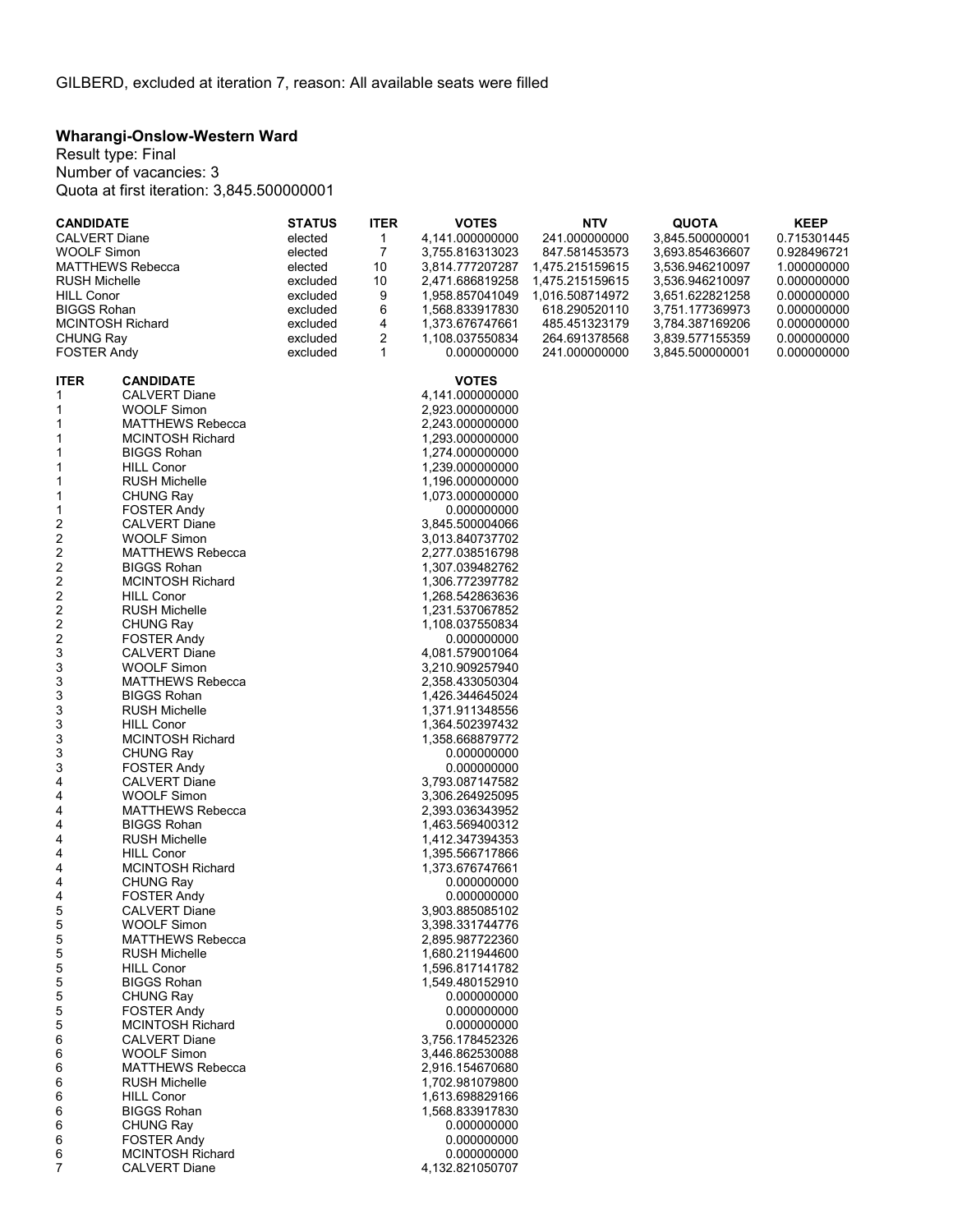| <b>WOOLF Simon</b>      | 3,755.816313023 |
|-------------------------|-----------------|
| <b>MATTHEWS Rebecca</b> | 3,073.230630320 |
| <b>RUSH Michelle</b>    | 1,946.147259365 |
| <b>HILL Conor</b>       | 1,867.403293012 |
| <b>BIGGS Rohan</b>      | 0.000000000     |
| <b>CHUNG Ray</b>        | 0.000000000     |
| <b>FOSTER Andy</b>      | 0.000000000     |
| <b>MCINTOSH Richard</b> | 0.000000000     |
| <b>WOOLF Simon</b>      | 3,852.029956199 |
| <b>CALVERT Diane</b>    | 3,713.514101369 |
| <b>MATTHEWS Rebecca</b> | 3,142.405388039 |
| <b>RUSH Michelle</b>    | 2,036.452287348 |
| <b>HILL Conor</b>       | 1,931.975249730 |
| <b>BIGGS Rohan</b>      | 0.000000000     |
| <b>CHUNG Ray</b>        | 0.000000000     |
| <b>FOSTER Andy</b>      | 0.000000000     |
| <b>MCINTOSH Richard</b> | 0.000000000     |
| <b>CALVERT Diane</b>    | 3,724.087689359 |
| <b>WOOLF Simon</b>      | 3.684.259460234 |
| <b>MATTHEWS Rebecca</b> | 3,165.936270926 |
| <b>RUSH Michelle</b>    | 2,073.350823460 |
| <b>HILL Conor</b>       | 1,958.857041049 |
| <b>BIGGS Rohan</b>      | 0.000000000     |
| <b>CHUNG Ray</b>        | 0.000000000     |
| <b>FOSTER Andy</b>      | 0.000000000     |
| <b>MCINTOSH Richard</b> | 0.000000000     |
| <b>CALVERT Diane</b>    | 3,945.134425997 |
| <b>WOOLF Simon</b>      | 3,916.186387843 |
| <b>MATTHEWS Rebecca</b> | 3,814.777207287 |
| <b>RUSH Michelle</b>    | 2,471.686819258 |
| <b>BIGGS Rohan</b>      | 0.000000000     |
| <b>CHUNG Ray</b>        | 0.000000000     |
| <b>FOSTER Andy</b>      | 0.000000000     |
| <b>HILL Conor</b>       | 0.000000000     |
| <b>MCINTOSH Richard</b> | 0.000000000     |
|                         |                 |

CALVERT, elected at iteration 1, reason: Candidate received 4141.000000000 votes and quota was 3845.500000001

FOSTER, excluded at iteration 1, reason: withdrawn

CHUNG, excluded at iteration 2, reason: Candidate received the lowest vote count 1108.037550834, less than the second lowest by more than total surplus (5.922848707)

MCINTOSH, excluded at iteration 4, reason: Candidate received the lowest vote count 1373.676747661, less than the second lowest by more than total surplus (8.699978376)

BIGGS, excluded at iteration 6, reason: Candidate received the lowest vote count 1568.833917830, less than the second lowest by more than total surplus (5.001082353)

WOOLF, elected at iteration 7, reason: Candidate received 3755.816313023 votes and quota was 3693.854636607

HILL, excluded at iteration 9, reason: Candidate received the lowest vote count 1958.857041049, less than the second lowest by more than total surplus (105.101507077)

MATTHEWS, elected at iteration 10, reason: Candidate received 3814.777207287 votes and quota was 3536.946210097

RUSH, excluded at iteration 10, reason: All available seats were filled

#### **Pukehinau-Lambton Ward**

Result type: Final Number of vacancies: 3 Quota at first iteration: 2,533.250000001

| <b>CANDIDATE</b>           | <b>STATUS</b> | <b>TER</b> | <b>VOTES</b>    | NTV           | <b>QUOTA</b>    | <b>KEEP</b> |
|----------------------------|---------------|------------|-----------------|---------------|-----------------|-------------|
| PANNETT Iona               | elected       |            | 3.220.000000000 | 0.000000000   | 2.533.250000001 | 0.720368225 |
| YOUNG Nicola Mary Jacobina | elected       |            | 2.565.000000000 | 0.000000000   | 2.533.250000001 | 0.890464114 |
| PAUL Tamatha               | elected       |            | 2.770.079452036 | 356.293183339 | 2.444.176704166 | .000000000  |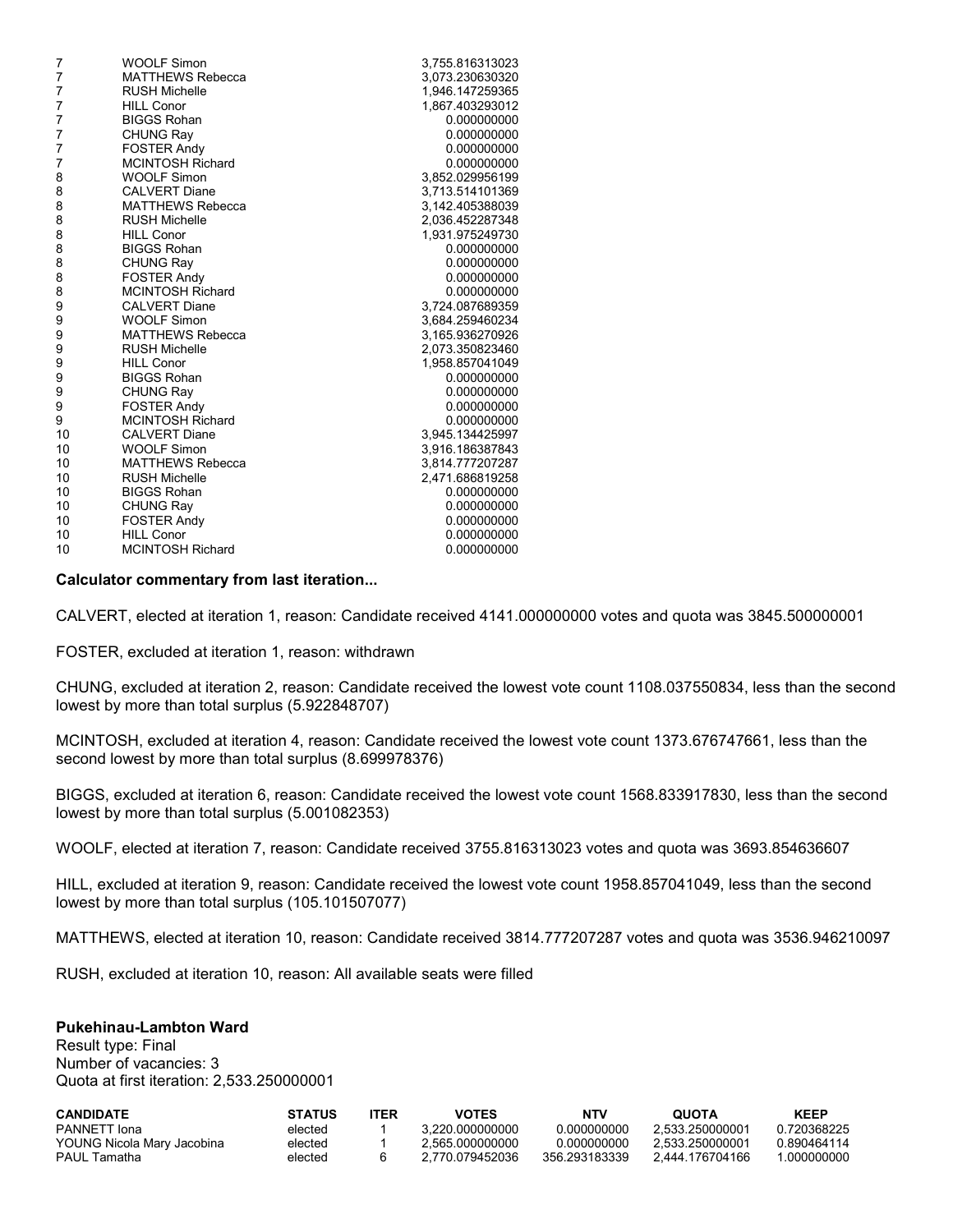| <b>DAWSON Brian</b>            |                            | excluded       | 6             | 1,757.640939617 | 356.293183339   | 2,444.176704166 | 0.000000000 |
|--------------------------------|----------------------------|----------------|---------------|-----------------|-----------------|-----------------|-------------|
| NG Shan                        |                            | excluded       | 5             | 669.782456275   | 187.890852909   | 2,486.277286773 | 0.000000000 |
| <b>ORCHARD Lee</b><br>excluded |                            | 4              | 560.519353415 | 129.277866392   | 2,500.930533403 | 0.000000000     |             |
| <b>SMITH Harry</b><br>excluded |                            | $\overline{2}$ | 290.098736170 | 53.392078196    | 2,519.901980452 | 0.000000000     |             |
| <b>ITER</b>                    | <b>CANDIDATE</b>           |                |               | <b>VOTES</b>    |                 |                 |             |
| 1                              | PANNETT Iona               |                |               | 3,220.000000000 |                 |                 |             |
| 1                              | YOUNG Nicola Mary Jacobina |                |               | 2,565.000000000 |                 |                 |             |
| 1                              | <b>PAUL Tamatha</b>        |                |               | 1,947.000000000 |                 |                 |             |
| 1                              | <b>DAWSON Brian</b>        |                |               | 1,219.000000000 |                 |                 |             |
| 1                              | NG Shan                    |                |               | 502.000000000   |                 |                 |             |
| 1                              | ORCHARD Lee                |                |               | 417.000000000   |                 |                 |             |
| 1                              | <b>SMITH Harry</b>         |                |               | 263.000000000   |                 |                 |             |
| 2                              | YOUNG Nicola Mary Jacobina |                |               | 2,651.627673619 |                 |                 |             |
| 2                              | <b>PANNETT</b> Iona        |                |               | 2,539.034490678 |                 |                 |             |
| 2                              | PAUL Tamatha               |                |               | 2,134.220181892 |                 |                 |             |
| 2                              | DAWSON Brian               |                |               | 1,430.724944258 |                 |                 |             |
| 2                              | NG Shan                    |                |               | 544.159232761   |                 |                 |             |
| 2                              | ORCHARD Lee                |                |               | 489.742662426   |                 |                 |             |
| 2                              | <b>SMITH Harry</b>         |                |               | 290.098736170   |                 |                 |             |
| 3                              | <b>PANNETT</b> Iona        |                |               | 2,578.368206437 |                 |                 |             |
| 3                              | YOUNG Nicola Mary Jacobina |                |               | 2,546.532080720 |                 |                 |             |
| 3                              | <b>PAUL Tamatha</b>        |                |               | 2,252.702468848 |                 |                 |             |
| 3                              | <b>DAWSON Brian</b>        |                |               | 1,499.859083616 |                 |                 |             |
| 3                              | NG Shan                    |                |               | 592.689501213   |                 |                 |             |
| 3                              | ORCHARD Lee                |                |               | 548.708667613   |                 |                 |             |
| 3                              | <b>SMITH Harry</b>         |                |               | 0.000000000     |                 |                 |             |
| 4                              | YOUNG Nicola Mary Jacobina |                |               | 2,516.760113440 |                 |                 |             |
| 4                              | <b>PANNETT</b> Iona        |                |               | 2,511.799182677 |                 |                 |             |
| 4                              | <b>PAUL Tamatha</b>        |                |               | 2,279.305513684 |                 |                 |             |
| 4                              | <b>DAWSON Brian</b>        |                |               | 1,529.519490897 |                 |                 |             |
| 4                              | NG Shan                    |                |               | 605.818479495   |                 |                 |             |
| 4                              | ORCHARD Lee                |                |               | 560.519353415   |                 |                 |             |
| 4                              | <b>SMITH Harry</b>         |                |               | 0.000000000     |                 |                 |             |
| 5                              | <b>PANNETT</b> Iona        |                |               | 2,606.527653608 |                 |                 |             |
| 5                              | YOUNG Nicola Mary Jacobina |                |               | 2,561.320350615 |                 |                 |             |
| 5                              | <b>PAUL Tamatha</b>        |                |               | 2,483.114712119 |                 |                 |             |
| 5                              | <b>DAWSON Brian</b>        |                |               | 1,624.363974474 |                 |                 |             |
| 5                              | NG Shan                    |                |               | 669.782456275   |                 |                 |             |
| 5                              | ORCHARD Lee                |                |               | 0.000000000     |                 |                 |             |
| 5                              | <b>SMITH Harry</b>         |                |               | 0.000000000     |                 |                 |             |
| 6                              | <b>PAUL Tamatha</b>        |                |               | 2,770.079452036 |                 |                 |             |
| 6                              | YOUNG Nicola Mary Jacobina |                |               | 2,677.961701605 |                 |                 |             |
| 6                              | <b>PANNETT</b> Iona        |                |               | 2,571.024723403 |                 |                 |             |
| 6                              | <b>DAWSON Brian</b>        |                |               | 1,757.640939617 |                 |                 |             |
| 6                              | NG Shan                    |                |               | 0.000000000     |                 |                 |             |
| 6                              | ORCHARD Lee                |                |               | 0.000000000     |                 |                 |             |
| 6                              | <b>SMITH Harry</b>         |                |               | 0.000000000     |                 |                 |             |

PANNETT, elected at iteration 1, reason: Candidate received 3220.000000000 votes and quota was 2533.250000001

YOUNG, elected at iteration 1, reason: Candidate received 2565.000000000 votes and quota was 2533.250000001

SMITH, excluded at iteration 2, reason: Candidate received the lowest vote count 290.098736170, less than the second lowest by more than total surplus (150.858203393)

ORCHARD, excluded at iteration 4, reason: Candidate received the lowest vote count 560.519353415, less than the second lowest by more than total surplus (26.698229311)

NG, excluded at iteration 5, reason: Candidate received the lowest vote count 669.782456275, less than the second lowest by more than total surplus (195.293430677)

PAUL, elected at iteration 6, reason: Candidate received 2770.079452036 votes and quota was 2444.176704166

DAWSON, excluded at iteration 6, reason: All available seats were filled

**Motukairangi-Eastern Ward** Result type: Final Number of vacancies: 3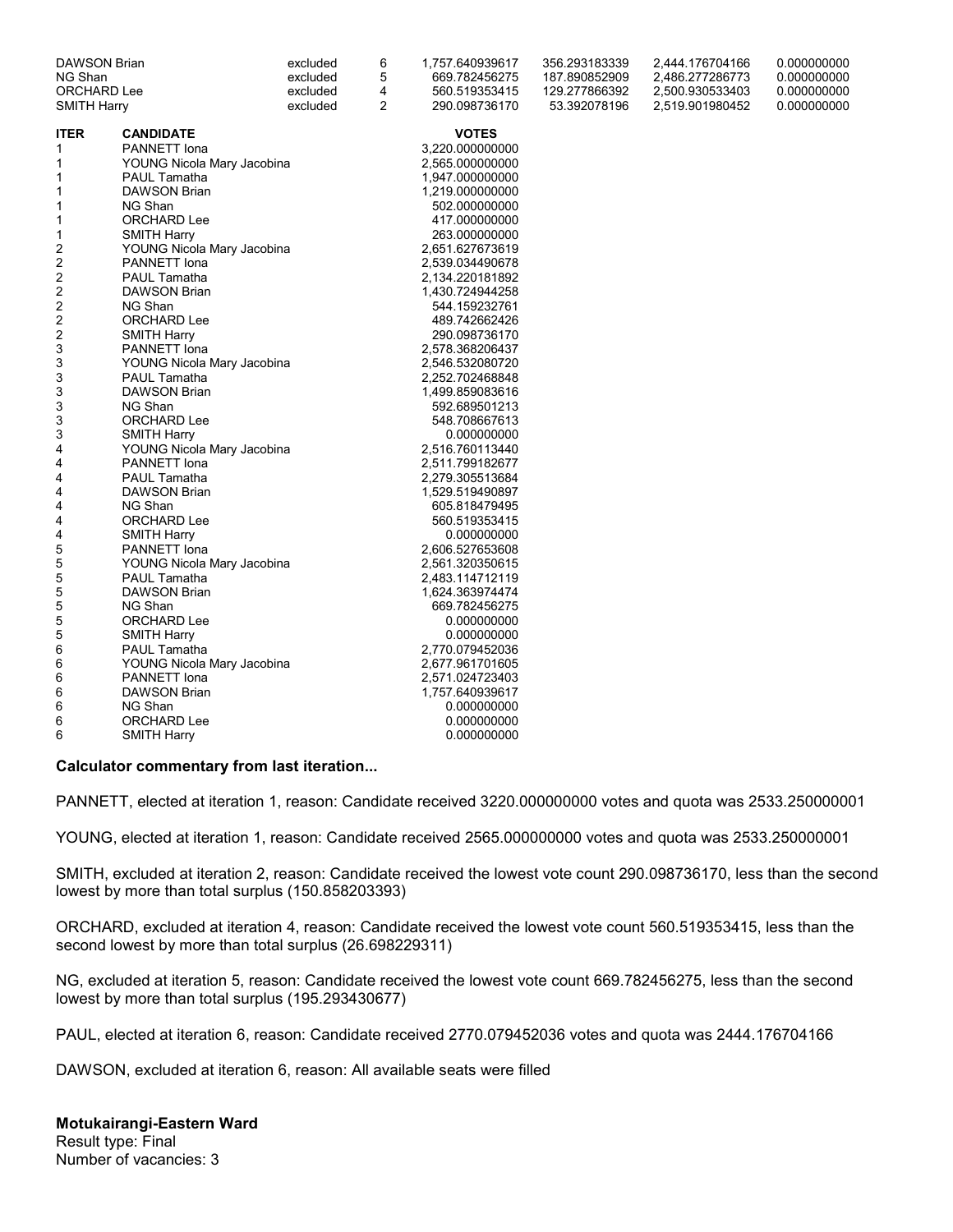#### Quota at first iteration: 2,850.750000001

| <b>CANDIDATE</b><br><b>FREE Sarah</b><br>O'NEILL Teri<br><b>RUSH Sean</b><br><b>EDLIN Steph</b><br>RATHOD Ajay                                                                                                                                                                                                                           | <b>CALVI-FREEMAN Chris</b><br>O'SHAUGHNESSY Bernard                                                                                                                                                                                                                                                                                                                                                                                                                                                                                                                                                                                                                                                                                                                 | <b>STATUS</b><br>elected<br>elected<br>elected<br>excluded<br>excluded<br>excluded<br>excluded | <b>ITER</b><br>1<br>4<br>5<br>5<br>3<br>$\overline{2}$<br>$\mathbf{1}$ | <b>VOTES</b><br>3,019.000000000<br>2,871.726855846<br>2.763.971125555<br>2,501.180250465<br>1,487.827537489<br>645.251242084<br>295.000000000                                                                                                                                                                                                                                                                                                                                                                                                                                                                                                | <b>NTV</b><br>0.000000000<br>371.580507109<br>443.675750795<br>443.675750795<br>164.676758401<br>69.332146314<br>0.000000000 | <b>QUOTA</b><br>2,850.750000001<br>2,757.854873223<br>2,739.831062302<br>2,739.831062302<br>2,809.580810400<br>2,833.416963422<br>2,850.750000001 | <b>KEEP</b><br>0.807098295<br>0.960347210<br>1.000000000<br>0.000000000<br>0.000000000<br>0.000000000<br>0.000000000 |
|------------------------------------------------------------------------------------------------------------------------------------------------------------------------------------------------------------------------------------------------------------------------------------------------------------------------------------------|---------------------------------------------------------------------------------------------------------------------------------------------------------------------------------------------------------------------------------------------------------------------------------------------------------------------------------------------------------------------------------------------------------------------------------------------------------------------------------------------------------------------------------------------------------------------------------------------------------------------------------------------------------------------------------------------------------------------------------------------------------------------|------------------------------------------------------------------------------------------------|------------------------------------------------------------------------|----------------------------------------------------------------------------------------------------------------------------------------------------------------------------------------------------------------------------------------------------------------------------------------------------------------------------------------------------------------------------------------------------------------------------------------------------------------------------------------------------------------------------------------------------------------------------------------------------------------------------------------------|------------------------------------------------------------------------------------------------------------------------------|---------------------------------------------------------------------------------------------------------------------------------------------------|----------------------------------------------------------------------------------------------------------------------|
| <b>ITER</b><br>1<br>1<br>$\mathbf{1}$<br>1<br>1<br>1<br>$\mathbf{1}$<br>2<br>$\overline{\mathbf{c}}$<br>$\overline{\mathbf{c}}$<br>$\overline{\mathbf{c}}$<br>$\overline{\mathbf{c}}$<br>$\boldsymbol{2}$<br>$\overline{\mathbf{c}}$<br>3<br>3<br>3<br>3<br>3<br>3<br>3<br>4<br>4<br>4<br>4<br>4<br>4<br>4<br>5<br>5<br>5<br>5<br>5<br>5 | <b>CANDIDATE</b><br><b>FREE Sarah</b><br>O'NEILL Teri<br><b>CALVI-FREEMAN Chris</b><br><b>RUSH Sean</b><br><b>EDLIN Steph</b><br>O'SHAUGHNESSY Bernard<br>RATHOD Ajay<br><b>FREE Sarah</b><br>O'NEILL Teri<br><b>CALVI-FREEMAN Chris</b><br><b>RUSH Sean</b><br><b>EDLIN Steph</b><br>O'SHAUGHNESSY Bernard<br>RATHOD Ajay<br><b>FREE Sarah</b><br>O'NEILL Teri<br><b>RUSH Sean</b><br><b>CALVI-FREEMAN Chris</b><br><b>EDLIN Steph</b><br>O'SHAUGHNESSY Bernard<br>RATHOD Ajay<br>FREE Sarah<br>O'NEILL Teri<br><b>RUSH Sean</b><br><b>CALVI-FREEMAN Chris</b><br><b>EDLIN Steph</b><br>O'SHAUGHNESSY Bernard<br>RATHOD Ajay<br>O'NEILL Teri<br><b>FREE Sarah</b><br><b>RUSH Sean</b><br><b>CALVI-FREEMAN Chris</b><br><b>EDLIN Steph</b><br>O'SHAUGHNESSY Bernard |                                                                                                |                                                                        | <b>VOTES</b><br>3,019.000000000<br>2,204.000000000<br>1,998.000000000<br>1,988.000000000<br>1,305.000000000<br>594.000000000<br>295.000000000<br>2,882.855168178<br>2,305.226564704<br>2,072.106988888<br>2,060.669675290<br>1,367.558214542<br>645.251242084<br>0.000000000<br>2,919.728061822<br>2,407.888146173<br>2,247.194087656<br>2,175.685408459<br>1,487.827537489<br>0.000000000<br>0.000000000<br>3,051.601283739<br>2,871.726855846<br>2,692.071799495<br>2,416.019553811<br>0.000000000<br>0.000000000<br>0.000000000<br>2,895.065229870<br>2,799.107643315<br>2,763.971125555<br>2,501.180250465<br>0.000000000<br>0.000000000 |                                                                                                                              |                                                                                                                                                   |                                                                                                                      |
| 5                                                                                                                                                                                                                                                                                                                                        | RATHOD Ajay                                                                                                                                                                                                                                                                                                                                                                                                                                                                                                                                                                                                                                                                                                                                                         |                                                                                                |                                                                        | 0.000000000                                                                                                                                                                                                                                                                                                                                                                                                                                                                                                                                                                                                                                  |                                                                                                                              |                                                                                                                                                   |                                                                                                                      |

#### **Calculator commentary from last iteration...**

FREE, elected at iteration 1, reason: Candidate received 3019.000000000 votes and quota was 2850.750000001

RATHOD, excluded at iteration 1, reason: Candidate received the lowest vote count 295.000000000, less than the second lowest by more than total surplus (168.249999999)

O'SHAUGHNESSY, excluded at iteration 2, reason: Candidate received the lowest vote count 645.251242084, less than the second lowest by more than total surplus (49.438204756)

EDLIN, excluded at iteration 3, reason: Candidate received the lowest vote count 1487.827537489, less than the second lowest by more than total surplus (110.147251422)

O'NEILL, elected at iteration 4, reason: Candidate received 2871.726855846 votes and quota was 2757.854873223

RUSH, elected at iteration 5, reason: Candidate received 2763.971125555 votes and quota was 2739.831062302

CALVI-FREEMAN, excluded at iteration 5, reason: All available seats were filled

### **Paekawakawa-Southern Ward**

Result type: Final Number of vacancies: 2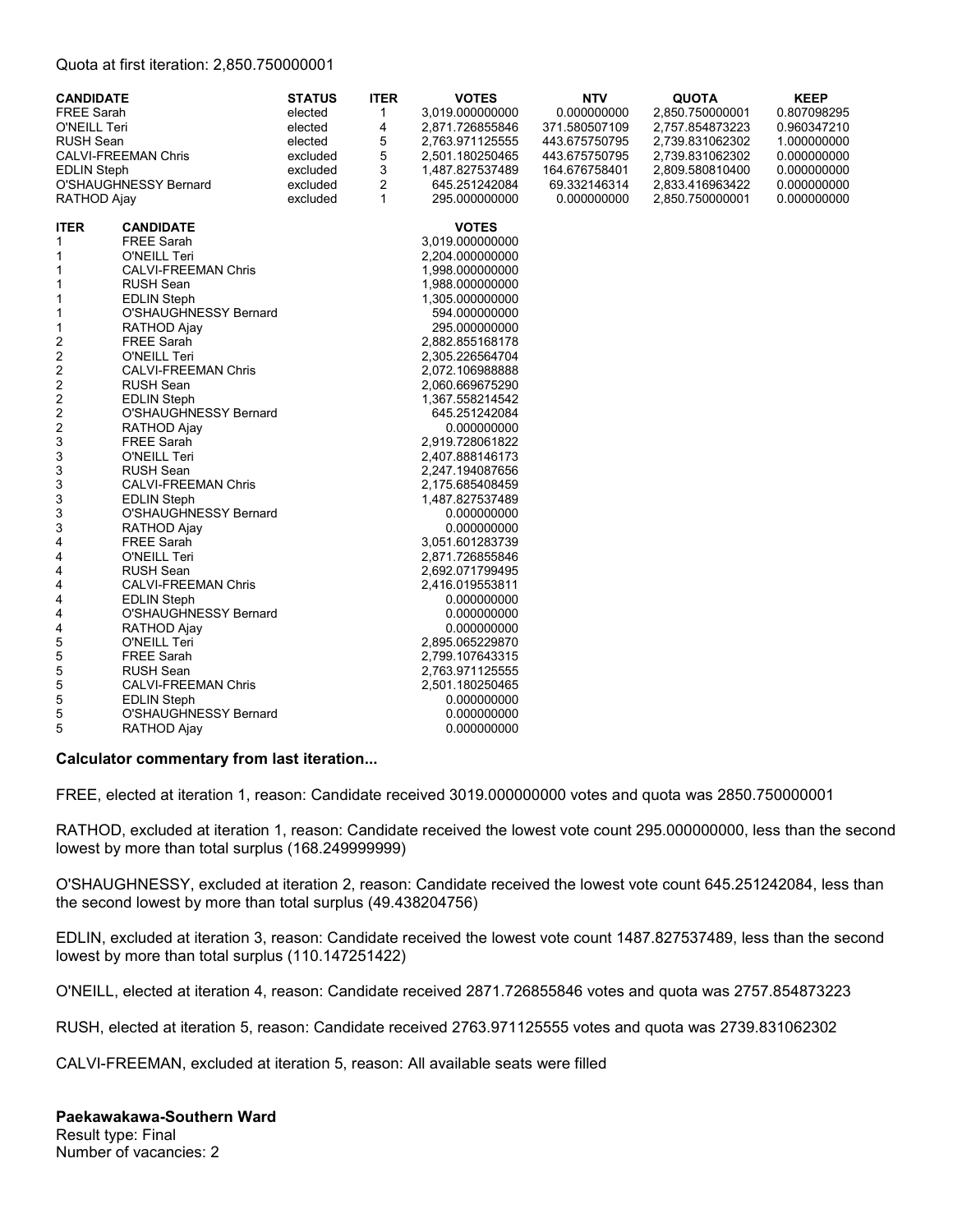#### Quota at first iteration: 3,217.666666667

| <b>CANDIDATE</b>                                                 |                                                                                                                     | <b>STATUS</b> | <b>ITER</b> | <b>VOTES</b>                                                                           | <b>NTV</b>  | <b>QUOTA</b>    | <b>KEEP</b> |
|------------------------------------------------------------------|---------------------------------------------------------------------------------------------------------------------|---------------|-------------|----------------------------------------------------------------------------------------|-------------|-----------------|-------------|
| <b>FITZSIMONS Fleur</b>                                          |                                                                                                                     | elected       |             | 3.967.000000000                                                                        | 0.000000000 | 3.217.666666667 | 1.000000000 |
| <b>FOON Laurie</b>                                               |                                                                                                                     | elected       |             | 3.805.000000000                                                                        | 0.000000000 | 3.217.666666667 | 1.000000000 |
| <b>HANLEY Humphrey</b>                                           |                                                                                                                     | excluded      |             | 1.249.000000000                                                                        | 0.000000000 | 3.217.666666667 | 0.000000000 |
| <b>MORGAN Thomas</b>                                             |                                                                                                                     | excluded      |             | 632.000000000                                                                          | 0.000000000 | 3.217.666666667 | 0.000000000 |
| <b>ITER</b><br>$\mathbf{1}$<br>$\mathbf{1}$<br>$\mathbf{1}$<br>1 | <b>CANDIDATE</b><br><b>FITZSIMONS Fleur</b><br><b>FOON Laurie</b><br><b>HANLEY Humphrey</b><br><b>MORGAN Thomas</b> |               |             | <b>VOTES</b><br>3.967.000000000<br>3.805.000000000<br>1.249.000000000<br>632.000000000 |             |                 |             |

#### **Calculator commentary from last iteration...**

FITZSIMONS, elected at iteration 1, reason: Candidate received 3967.000000000 votes and quota was 3217.666666667

FOON, elected at iteration 1, reason: Candidate received 3805.000000000 votes and quota was 3217.666666667

MORGAN, excluded at iteration 1, reason: All available seats were filled

HANLEY, excluded at iteration 1, reason: All available seats were filled

#### **Tawa Community Board**

Result type: Final Number of vacancies: 6 Quota at first iteration: 566.142857143

| <b>CANDIDATE</b>        |                         | <b>STATUS</b> | <b>ITER</b>    | <b>VOTES</b>  | <b>NTV</b>    | <b>QUOTA</b>  | <b>KEEP</b> |
|-------------------------|-------------------------|---------------|----------------|---------------|---------------|---------------|-------------|
| <b>KNIGHT Steph</b>     |                         | elected       | $\mathbf{1}$   | 795.000000000 | 0.000000000   | 566.142857143 | 0.556428396 |
|                         | <b>HERBERT Richard</b>  | elected       | 1              | 700.000000000 | 0.000000000   | 566.142857143 | 0.597773819 |
| <b>HANSEN Graeme</b>    |                         | elected       | $\mathbf{1}$   | 582.000000000 | 0.000000000   | 566.142857143 | 0.687040769 |
| PARKINSON Robyn         |                         | elected       | 5              | 578.431406239 | 137.187123890 | 546.544696588 | 0.885528602 |
| <b>LACY Jackson</b>     |                         | elected       | $\overline{7}$ | 549.244776512 | 168.879399810 | 542.017228599 | 0.974491972 |
| <b>SCOTT Anna</b>       |                         | elected       | 9              | 544.775802685 | 178.700392240 | 540.614229681 | 1.000000000 |
| <b>HEWETT Damian</b>    |                         | excluded      | 9              | 519.151090745 | 178.700392240 | 540.614229681 | 0.000000000 |
| PETERS John             |                         | excluded      | $\overline{4}$ | 298.050464355 | 72.640331848  | 555.765666879 | 0.000000000 |
| <b>THURSTON Bronwyn</b> |                         | excluded      | 3              | 195.563950151 | 40.294801625  | 560.386456911 | 0.000000000 |
| <b>ITER</b>             | <b>CANDIDATE</b>        |               |                | <b>VOTES</b>  |               |               |             |
| 1                       | <b>KNIGHT Steph</b>     |               |                | 795.000000000 |               |               |             |
| 1                       | <b>HERBERT Richard</b>  |               |                | 700.000000000 |               |               |             |
| 1                       | <b>HANSEN Graeme</b>    |               |                | 582.000000000 |               |               |             |
| 1                       | <b>PARKINSON Robyn</b>  |               |                | 455.000000000 |               |               |             |
| 1                       | <b>LACY Jackson</b>     |               |                | 371.000000000 |               |               |             |
| 1                       | <b>SCOTT Anna</b>       |               |                | 318.000000000 |               |               |             |
| 1                       | <b>HEWETT Damian</b>    |               |                | 304.000000000 |               |               |             |
| 1                       | PETERS John             |               |                | 265.000000000 |               |               |             |
| 1                       | <b>THURSTON Bronwyn</b> |               |                | 173.000000000 |               |               |             |
| 2                       | <b>HANSEN Graeme</b>    |               |                | 627.385367940 |               |               |             |
| $\overline{\mathbf{c}}$ | <b>HERBERT Richard</b>  |               |                | 592.925376364 |               |               |             |
| 2                       | <b>KNIGHT Steph</b>     |               |                | 586.943252336 |               |               |             |
| 2                       | <b>PARKINSON Robyn</b>  |               |                | 507.509599854 |               |               |             |
| 2                       | <b>LACY Jackson</b>     |               |                | 419.232921464 |               |               |             |
| $\overline{\mathbf{c}}$ | <b>SCOTT Anna</b>       |               |                | 373.246678496 |               |               |             |
| $\overline{\mathbf{c}}$ | <b>HEWETT Damian</b>    |               |                | 357.565236619 |               |               |             |
| $\overline{\mathbf{c}}$ | PETERS John             |               |                | 278.869002176 |               |               |             |
| 2                       | <b>THURSTON Bronwyn</b> |               |                | 190.039190430 |               |               |             |
| 3                       | <b>HERBERT Richard</b>  |               |                | 582.345540099 |               |               |             |
| 3                       | <b>KNIGHT Steph</b>     |               |                | 573.644049404 |               |               |             |
| 3                       | <b>HANSEN Graeme</b>    |               |                | 572.846293715 |               |               |             |
| 3                       | <b>PARKINSON Robyn</b>  |               |                | 519.888497151 |               |               |             |
| 3                       | <b>LACY Jackson</b>     |               |                | 430.185857788 |               |               |             |
| 3                       | <b>SCOTT Anna</b>       |               |                | 386.484552222 |               |               |             |
| 3                       | <b>HEWETT Damian</b>    |               |                | 377.205634113 |               |               |             |
| 3                       | PETERS John             |               |                | 284.540823732 |               |               |             |
| 3                       | <b>THURSTON Bronwyn</b> |               |                | 195.563950151 |               |               |             |
| 4                       | <b>KNIGHT Steph</b>     |               |                | 591.191792457 |               |               |             |
| 4                       | <b>HERBERT Richard</b>  |               |                | 583.004877002 |               |               |             |
| 4                       | <b>HANSEN Graeme</b>    |               |                | 579.795826766 |               |               |             |
| 4                       | <b>PARKINSON Robyn</b>  |               |                | 548.390114109 |               |               |             |